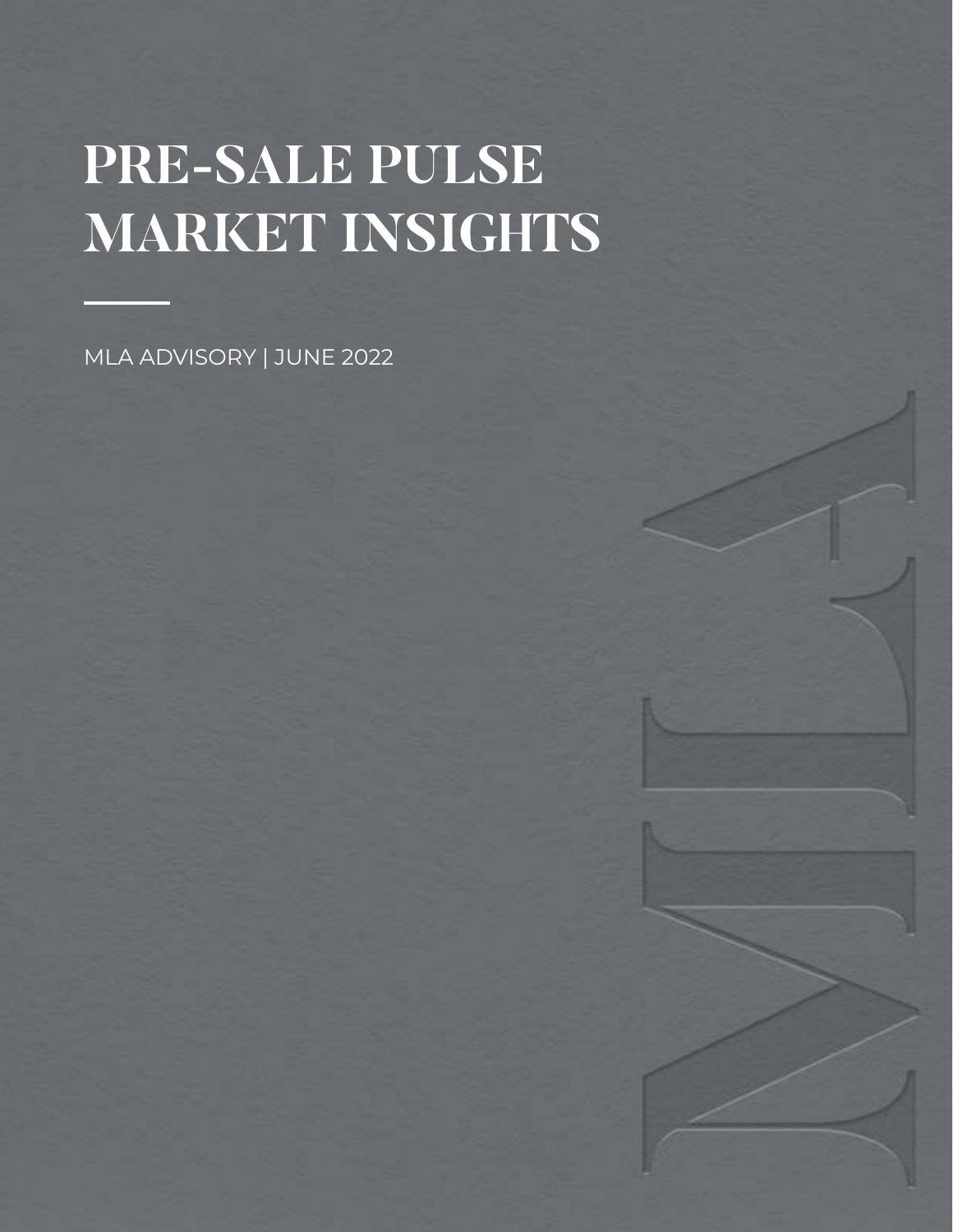## **MAY 2022 PRE-SALE REAL ESTATE INSIGHTS**

#### **GREATER VANCOUVER & FRASER VALLEY PRE-SALE HOME SUMMARY | APRIL-JUNE 2022**

APRIL 2022 RELEASED \*



PROJECT LAUNCHES

MAY 2022 RELEASED \*



PROJECT LAUNCHES PROJECT LAUNCHES

JUNE 2022 FORECAST \*





APPROX. NO. PRE-SALE UNITS APPROX. NO. PRE-SALE UNITS APPROX. NO. PRE-SALE UNITS

#### $cc$

Presale activity stabilized across Metro Vancouver in May, achieving 32% same-month absorptions - matching the sales activity we saw in April. Developers acted swiftly to respond to changing market demand by offering attractive incentive programs and increasing marketing efforts generally, leading to several successful launches in May. This, in turn, is signaling developers with upcoming programs to move forward with the launch of their presale programs in the early-Summer and late-Fall.

 $"$ 

## Suzana Goncalves

EVP, SALES AND MARKETING; PARTNER, MLA CANADA

\*All projects and total units noted include all developments launched within the Greater Vancouver & Fraser Valley area region from Squamish to Abbotsford. The new multi-family property data are approximate numbers, the research captures most pre-sale projects coming to market and its estimated number of units thought to be released for sale. Some developments may have multiple buildings released in the same month and is considered one project.

PAGE 2 | PRE-SALE REAL ESTATE INSIGHTS | JUNE 2022 **Source: Real Estate Board of Greater Vancouver**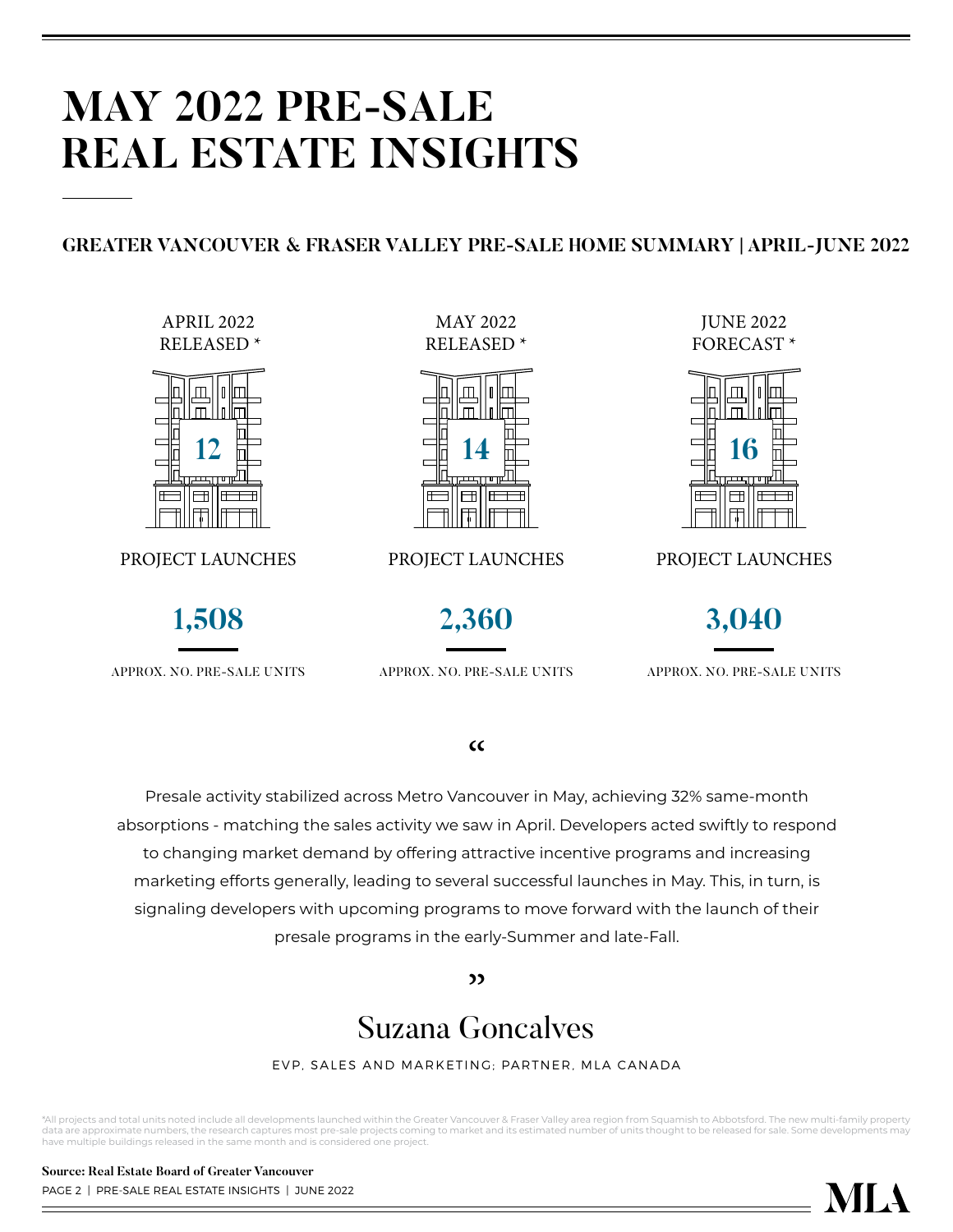#### **PRESALE MARKET SEES STABLE AND ROBUST ACTIVITY**

After a precipitous drop in activity in April, May saw steadied pre-sale activity as buyers and developers found their bearings in our changing market environment. In total, 2,360 homes were released in May, achieving a same-month absorption of 32% (758). These results are in-line with the presales activity we saw in April and, while early, suggest a new normal for absorption targets for pre-sale launches. While increasing variable and fixed-rate mortgages will continue to impact sales volume and prices in the medium- and longterm, developers are finding new and innovative ways to build buyer interest and achieve necessary pre-sale absorptions.

#### **CONSTRUCTION COSTS TO AFFECT PRE-SALE SUPPLY**

Construction costs in BC are soaring, constraining activity in new housing starts and development in a region already facing significant supply challenges. Broken supply chains, rising municipal fees, and rising building material costs have created the perfect storm of growing construction costs. Average construction costs in Vancouver rose 4.3% in Q1 2022 and have averaged yearly increases of approximately 15% yearover-year since January 2020. The Canadian labour market is also reaching historically low levels of unemployment – with many employers reporting difficulty in attracting or retaining new talent.

These challenges mean developers are working in an increasingly risky and complex market to launch developments. For many developers, profits on typical products are often very narrow, and these rising input costs will create hesitancy to move forward with projects that no longer have the revenue to justify the risks. As a result, projects that do not have the revenue to justify the launch will be held back, and the immediate impact will be to create an additional strain on a market that faces existing supply needs.

The Metro Vancouver area experienced depressed activity and its subsequent impact on the market in the past. As the typical build cycle of development ranges from 2-3 years from start to finish, the inventory impact is typically experienced 24-36 months after a period of constrained activity. Metro Vancouver market reached record-breaking levels of low inventory in 2021, partly attributed to the depressed new housing and construction activity levels in 2018-2019. As we are now seeing a repeat of those trends, tracking these continually rising costs and their impact on supply will be critical to understanding market metrics in Metro Vancouver in the coming years.

#### **MARKET TIMING FOR PRE-SALE LAUNCHES**

As our market continues to reposition itself against rising interest rates and increasing costs, developers are now making critical decisions about whether to launch their product in the Summer, late Fall, or Spring of 2023. Critical considerations as part of that decision include when they bought the land, what stage of the development process the project is in, and whether they've been able to budget construction costs within their pro forma. Well-capitalized firms with in-house or strong relationships with their general contractor are best positioned to ride the wave of uncertainties that many other, smaller developers will be challenged with over the near term.

With that in mind, MLA Advisory forecasts robust pre-sale launch activity in June, with 16 programs releasing 3,040 units into the market. Several interesting launches to note are Elmwood by Marcon, Alina by Strand, Walker House by BMG, and Form by Anthem properties.

### Pre-Sale Sold Rate In May 2022



### Pre-Sale Units Forecasted for June 2022